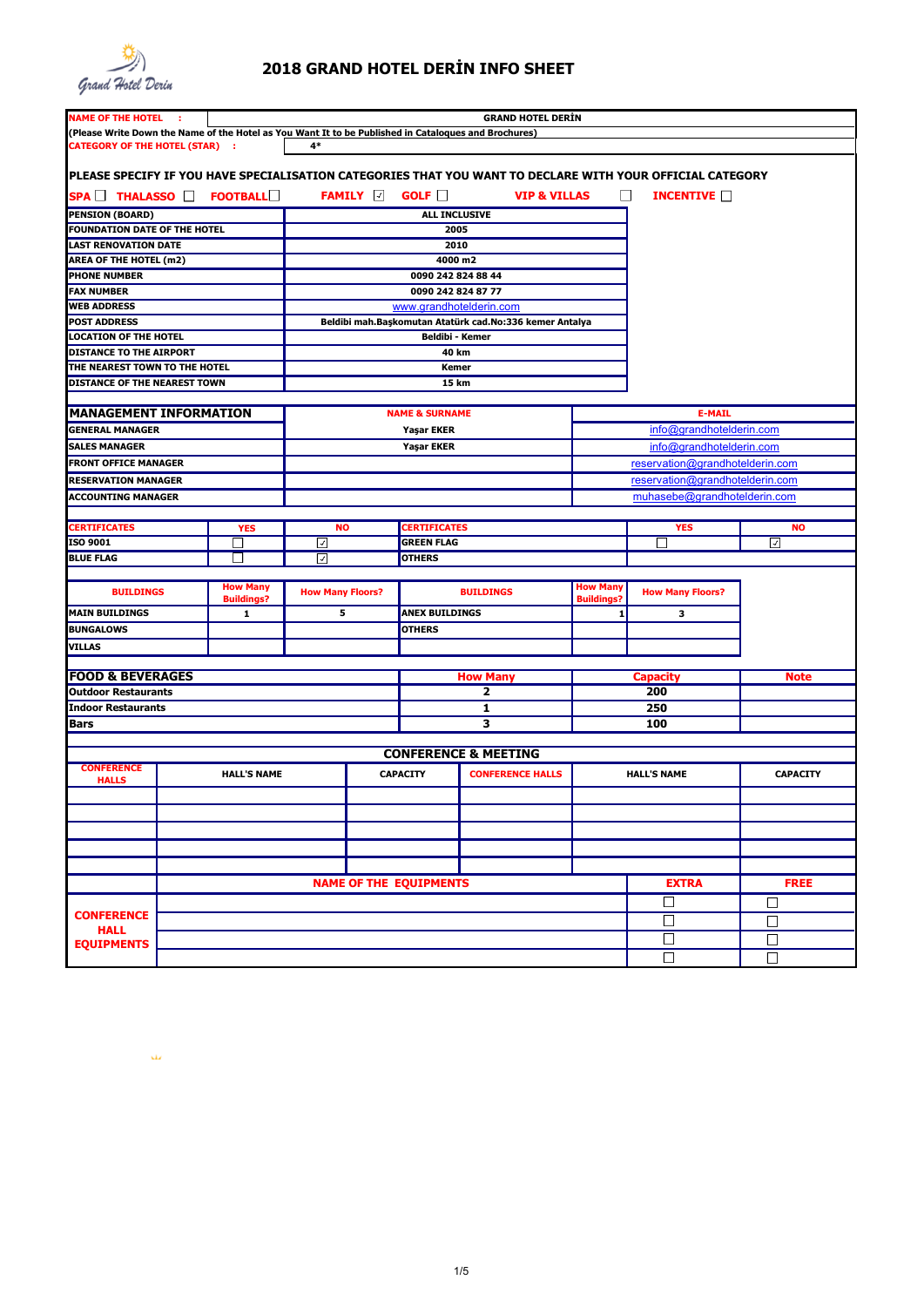

|                                                                        | <b>POOLS</b>             |                 |                                          |              | 1-              |                      | Size (m2)                                             | Size (m2)                                               |                     | Size (m2)                  |           |
|------------------------------------------------------------------------|--------------------------|-----------------|------------------------------------------|--------------|-----------------|----------------------|-------------------------------------------------------|---------------------------------------------------------|---------------------|----------------------------|-----------|
|                                                                        |                          |                 |                                          |              |                 |                      | 220                                                   | 4-                                                      |                     | $7-$                       |           |
| <b>OUTDOOR SWIMMING POOL (Children Pools are not Included)</b>         |                          |                 |                                          | $2-$         |                 | 160                  | 5-                                                    |                                                         | 8-                  |                            |           |
|                                                                        |                          |                 |                                          |              | 3-              |                      |                                                       | $6-$                                                    |                     | 9-                         |           |
|                                                                        |                          |                 |                                          |              |                 |                      | Size (m2)                                             |                                                         |                     | <b>YES</b>                 | <b>NO</b> |
|                                                                        |                          |                 |                                          |              | $1-$            |                      |                                                       |                                                         |                     |                            | П         |
| INDOOR SWIMMING POOL (Children Pools are not Included)                 |                          |                 |                                          |              | 2-              |                      |                                                       | <b>Does It Work in</b>                                  |                     |                            | П         |
|                                                                        |                          |                 |                                          |              |                 |                      |                                                       | <b>Winter Time?</b>                                     |                     | П                          | П         |
| <b>OUTDOOR POOL HEATING SYSTEM</b>                                     | <b>YES</b>               | П               | <b>NO</b>                                | 3-           |                 |                      |                                                       |                                                         |                     |                            |           |
|                                                                        |                          |                 |                                          | ⊡            |                 | <b>Note</b>          |                                                       |                                                         |                     |                            |           |
| <b>INDOOR POOL HEATING SYSTEM</b>                                      | <b>YES</b>               | П               | <b>NO</b>                                | $\Box$       |                 |                      |                                                       |                                                         |                     |                            |           |
| <b>OUTDOOR POOL'S WORKING HOURS</b>                                    |                          | $07:00 - 19:00$ |                                          |              |                 |                      | <b>Note</b>                                           |                                                         |                     |                            |           |
| <b>INDOOR POOL'S WORKING HOURS</b>                                     |                          |                 |                                          |              |                 |                      | <b>Note</b>                                           |                                                         |                     |                            |           |
|                                                                        |                          |                 |                                          |              |                 |                      |                                                       |                                                         |                     |                            |           |
|                                                                        |                          |                 |                                          |              |                 |                      |                                                       |                                                         |                     | <b>How Many Slides for</b> |           |
|                                                                        |                          |                 | <b>How Many Slides?</b>                  |              |                 |                      |                                                       | <b>How Many Slides for Adults?</b>                      |                     | <b>Children?</b>           |           |
|                                                                        |                          |                 |                                          |              |                 |                      |                                                       |                                                         |                     |                            |           |
| <b>AQUAPARK</b>                                                        |                          |                 | 1                                        |              |                 |                      | ${\bf 1}$                                             |                                                         |                     | 1                          |           |
| <b>AQUAPARK'S WORKING HOURS</b>                                        |                          |                 | <b>Morning</b>                           |              | $10:30 - 11:30$ |                      |                                                       | <b>Afternoon</b>                                        |                     | $14:30 - 15:30$            |           |
|                                                                        |                          |                 | <b>HOW MANY</b>                          |              |                 |                      |                                                       | <b>COURTS GROUND</b>                                    |                     |                            |           |
| <b>TENNIS COURTS</b>                                                   |                          |                 |                                          |              |                 |                      |                                                       |                                                         |                     |                            |           |
|                                                                        |                          |                 | <b>FREE</b>                              | <b>EXTRA</b> |                 | <b>NO</b>            |                                                       |                                                         | <b>NOTE</b>         |                            |           |
| <b>TENNIS COURT</b>                                                    |                          |                 |                                          | П            | ☑               |                      |                                                       |                                                         |                     |                            |           |
| <b>LIGHTING OF TENNIS COURT</b>                                        |                          |                 | $\vert \ \ \vert$                        | $\mathbf{L}$ | $\sqrt{2}$      |                      |                                                       |                                                         |                     |                            |           |
| <b>TENNIS EQUIPMENTS</b>                                               |                          |                 | L                                        |              | ⊡               |                      |                                                       |                                                         |                     |                            |           |
| <b>TENNIS LESSONS</b>                                                  |                          |                 | П                                        |              | $\checkmark$    |                      |                                                       |                                                         |                     |                            |           |
|                                                                        |                          |                 |                                          |              |                 |                      |                                                       |                                                         |                     |                            |           |
| <b>Hotel Service</b>                                                   |                          | YES             | <b>NO</b><br><b>EXTRA</b><br><b>FREE</b> |              |                 |                      |                                                       | <b>PRICE</b>                                            |                     |                            |           |
| Safe Box in the Room                                                   | ٨                        |                 |                                          |              |                 | √∣                   |                                                       |                                                         |                     | $1,5$ usd                  |           |
| Safe Box at the Reception                                              |                          |                 | √                                        |              |                 |                      |                                                       |                                                         |                     |                            |           |
| <b>Spa Center</b>                                                      |                          |                 | J                                        |              |                 |                      |                                                       |                                                         |                     |                            |           |
| <b>Thalasso Center</b>                                                 |                          |                 | √                                        |              |                 |                      |                                                       |                                                         |                     |                            |           |
| <b>Beauty Center</b>                                                   |                          |                 | √                                        |              |                 |                      |                                                       |                                                         |                     |                            |           |
| <b>Laundry Service</b>                                                 | V                        |                 |                                          |              |                 | $\checkmark$         |                                                       |                                                         |                     |                            |           |
| <b>Business Center</b>                                                 | ┚                        |                 | ⊻                                        |              |                 | ┚                    |                                                       | $\mathbf{I}$                                            |                     |                            |           |
| <b>Internet Cafe</b>                                                   | $\overline{\phantom{a}}$ |                 | ☑                                        |              |                 |                      |                                                       |                                                         |                     |                            |           |
| <b>Postal Service</b>                                                  | ☑                        |                 | ⊔                                        |              |                 |                      |                                                       |                                                         |                     |                            |           |
| <b>Pets Allowed</b>                                                    | □                        |                 | ☑                                        |              |                 | <b>PRICE</b>         |                                                       |                                                         |                     |                            |           |
| <b>Pets Acceptance Conditions</b>                                      |                          |                 |                                          |              |                 |                      |                                                       |                                                         |                     |                            |           |
| <b>Elevator</b>                                                        | ⊡                        |                 | П                                        |              |                 |                      |                                                       |                                                         |                     |                            |           |
| <b>Doctor</b>                                                          | $\blacksquare$           |                 | ⊡                                        |              |                 |                      | <b>Working Hours</b>                                  |                                                         |                     |                            |           |
| <b>Nurse</b>                                                           | П                        |                 | ⊡                                        |              |                 | <b>Working Hours</b> |                                                       |                                                         |                     |                            |           |
| <b>Room Service</b>                                                    | ⊻                        |                 | ⊔                                        |              |                 | ⊻                    |                                                       | ப                                                       |                     |                            |           |
| <b>Room Service Working Hours</b>                                      |                          |                 |                                          |              |                 |                      |                                                       |                                                         |                     |                            |           |
| <b>TV Satellite</b>                                                    | ⊻                        |                 |                                          |              |                 | ⊔                    |                                                       | $\overline{\phantom{a}}$                                |                     |                            |           |
| <b>Russian Channel</b>                                                 | ☑                        |                 | $\mathsf{L}$                             |              |                 |                      |                                                       |                                                         |                     |                            |           |
| <b>Polish Channel</b>                                                  | $\overline{\mathbf{z}}$  |                 |                                          |              |                 |                      |                                                       |                                                         |                     |                            |           |
| <b>Iranian Channel</b>                                                 | □                        |                 | ☑                                        |              |                 |                      |                                                       |                                                         |                     |                            |           |
| <b>Direct Phone</b>                                                    | ☑                        |                 | $\mathsf{L}$                             |              |                 |                      |                                                       |                                                         |                     |                            |           |
| <b>Hair Dryer in the Rooms</b>                                         | ⊡                        |                 | - 1                                      |              |                 |                      |                                                       |                                                         |                     |                            |           |
| <b>Extra Bed</b>                                                       | ☑                        |                 |                                          |              | <b>SOFA</b>     |                      | <b>FOLDING BED</b>                                    | $\mathcal{L}$                                           | <b>STD BED</b><br>⊡ |                            |           |
| <b>Baby Cot</b>                                                        |                          |                 |                                          |              |                 |                      |                                                       |                                                         |                     |                            |           |
|                                                                        | ☑                        |                 |                                          |              |                 |                      |                                                       |                                                         |                     |                            |           |
| <b>Internet Connection in the Lobby</b><br><b>Air Condition System</b> | $\sqrt{2}$<br>Central    | $\Box$          | ×.<br><b>SPLIT</b>                       | ⊡            | Extra $\Box$    |                      | Free $\boxed{\triangledown}$<br><b>WORKING HOURS;</b> | Wireless $\boxed{\mathbb{Z}}$ Cafe $\boxed{\mathbb{Z}}$ |                     |                            |           |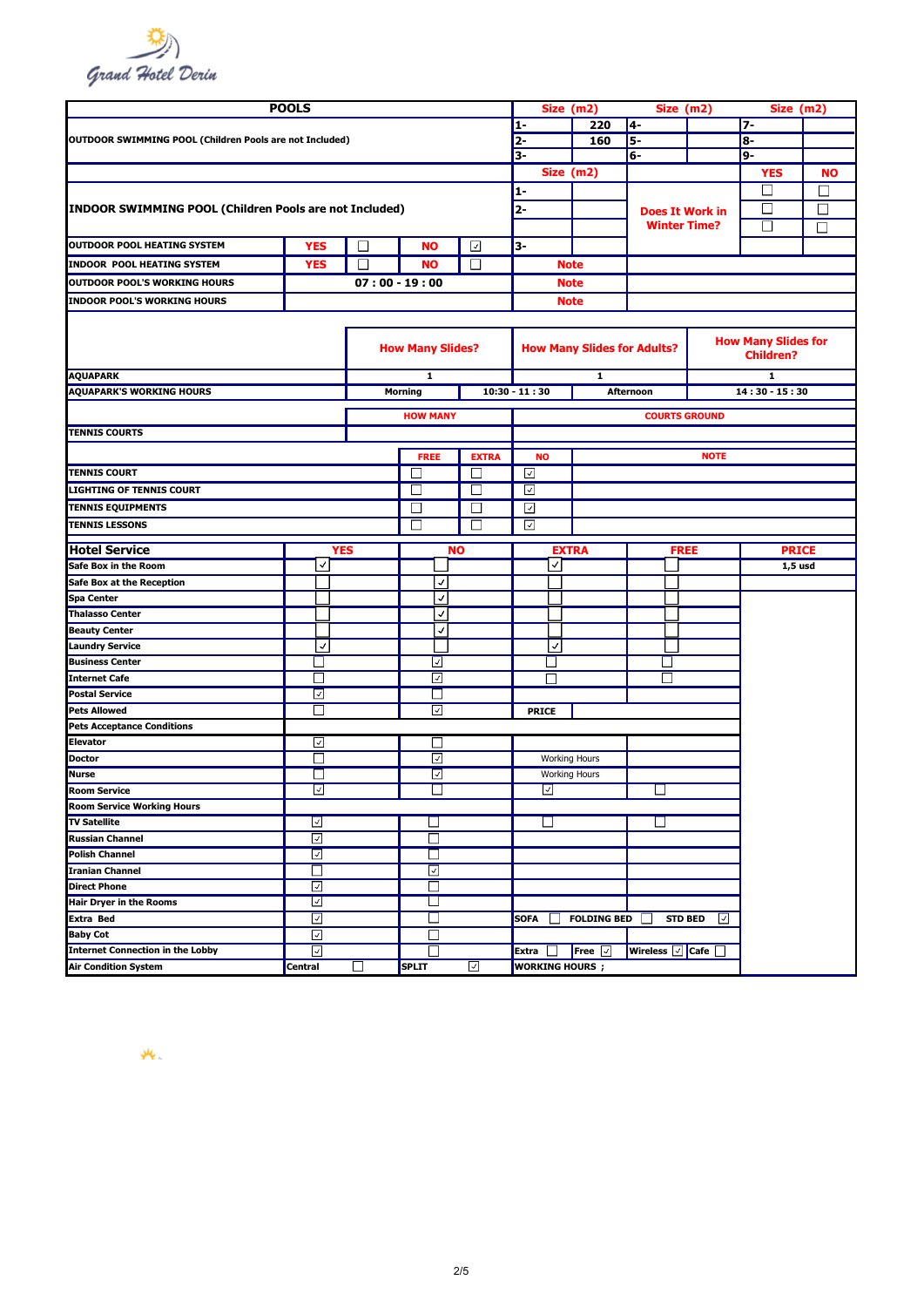

| <b>BEACH</b>                                                           |                             |                             |                       |                             |                                     |                                         |                        |                     |                                                |                         |                   |                          |  |  |
|------------------------------------------------------------------------|-----------------------------|-----------------------------|-----------------------|-----------------------------|-------------------------------------|-----------------------------------------|------------------------|---------------------|------------------------------------------------|-------------------------|-------------------|--------------------------|--|--|
| <b>Private Beach</b><br>⊡<br><b>Public Beach</b>                       |                             |                             |                       |                             |                                     | <b>Private Part on the Public Beach</b> |                        |                     |                                                |                         |                   |                          |  |  |
| Length of the Hotel own Beach:                                         |                             |                             |                       |                             | 40 meters                           |                                         |                        |                     | <b>Distance from Hotel to Hotel Own Beach:</b> |                         | 100 meters        |                          |  |  |
| <b>Speciality of Beach:</b>                                            |                             | Sandy<br>$\mathbf{L}$       | Pebble                |                             | Sandy& Pebble                       | ☑                                       |                        |                     | <b>Platform</b>                                |                         |                   |                          |  |  |
| Road Between Hotel and the Beach                                       |                             |                             | No<br>$\mathsf{L}$    |                             | <b>Car Road</b>                     | ☑                                       |                        | <b>Walking Road</b> |                                                |                         |                   |                          |  |  |
|                                                                        |                             |                             |                       |                             |                                     |                                         | No $\Box$              |                     |                                                |                         |                   |                          |  |  |
| Is There an Underpass Between Hotel and the Beach?                     |                             |                             |                       |                             | Yes $\mathrel{\sqcup}$              |                                         |                        |                     |                                                |                         |                   |                          |  |  |
| <b>Shuttle Service to Beach</b>                                        |                             | Yes $\Box$                  | No $\vert \vee \vert$ |                             | Free                                | ⊔                                       | Extra                  |                     |                                                | How Many Times in a Day |                   |                          |  |  |
|                                                                        |                             |                             | <b>YES</b>            |                             | <b>NO</b>                           |                                         | <b>EXRTA</b>           |                     | <b>FREE</b>                                    |                         |                   |                          |  |  |
| <b>UMBRELLA ( ON THE BEACH )</b>                                       |                             |                             | ☑                     |                             |                                     |                                         | - 1                    |                     | ⊡                                              |                         |                   |                          |  |  |
| <b>CHAISE LONGUE ( ON THE BEACH )</b>                                  |                             |                             | ☑                     |                             |                                     |                                         |                        |                     | ⊡                                              |                         |                   |                          |  |  |
| <b>MATTRESS ( ON THE BEACH )</b>                                       |                             |                             | М                     |                             |                                     |                                         |                        |                     | ⊡                                              |                         |                   |                          |  |  |
| <b>BEACH TOWELS</b>                                                    |                             |                             | ☑                     |                             |                                     |                                         | ☑                      |                     |                                                |                         |                   |                          |  |  |
|                                                                        |                             |                             |                       |                             |                                     |                                         |                        |                     |                                                |                         |                   |                          |  |  |
| <b>FOR CHILDREN</b>                                                    |                             |                             |                       |                             |                                     |                                         |                        |                     |                                                |                         |                   |                          |  |  |
| <b>CHILDREN'S POOL</b>                                                 |                             |                             | YES                   | ⊻                           | <b>NO</b>                           |                                         |                        |                     |                                                |                         |                   |                          |  |  |
| QUANTITY OF CHILDREN'S POOL                                            |                             |                             | <b>INDOOR</b>         | $\mathsf{L}$                | <b>OUTDOOR</b>                      |                                         | ☑                      | <b>BOTH</b>         |                                                |                         |                   |                          |  |  |
| <b>CHILDREN'S ANIMATION</b>                                            |                             |                             | YES                   | ⊡                           | <b>NO</b>                           | $\mathbf{L}$                            |                        |                     |                                                |                         |                   |                          |  |  |
| <b>MINI CLUB</b>                                                       |                             |                             | <b>YES</b>            |                             | <b>NO</b>                           | ⊡                                       |                        |                     |                                                |                         |                   |                          |  |  |
| <b>MINI CLUB'S WORKING HOURS</b>                                       |                             |                             |                       |                             |                                     |                                         |                        |                     |                                                |                         |                   |                          |  |  |
| <b>CHILD AGES FOR MINI CLUB</b>                                        |                             |                             |                       |                             |                                     |                                         |                        |                     |                                                |                         |                   |                          |  |  |
| <b>BABY SITTER</b>                                                     |                             |                             | YES                   | $\mathbf{I}$                | <b>NO</b>                           | ⊡                                       |                        |                     |                                                |                         |                   |                          |  |  |
| <b>BABY SITTER WORKING HOURS</b>                                       |                             |                             |                       |                             |                                     |                                         |                        |                     |                                                |                         |                   |                          |  |  |
| <b>BABY SITTER RATES (PER HOUR)</b>                                    |                             |                             |                       |                             |                                     |                                         |                        |                     |                                                |                         |                   |                          |  |  |
| IS BABY SITTER A PROFESSIONEL ONE?                                     |                             |                             | YES                   | $\Box$                      | <b>NO</b>                           | $\vert \ \ \vert$                       |                        |                     |                                                |                         |                   |                          |  |  |
| <b>BABY CARRIAGE (BUGGY)</b>                                           |                             |                             | YES                   | ∣√∣                         | <b>NO</b>                           | $\mathbf{L}$                            |                        | <b>FREE</b>         |                                                |                         | <b>EXTRA</b>      | $\overline{\mathcal{A}}$ |  |  |
| <b>BABY CARRIAGE RATES (PER DAY)</b>                                   |                             |                             |                       |                             |                                     |                                         | 5 usd                  |                     |                                                |                         |                   |                          |  |  |
| <b>CHILDREN'S MENU IN RESTAURANT?</b>                                  |                             |                             | YES                   |                             | <b>NO</b>                           |                                         | $\checkmark$           |                     |                                                |                         |                   |                          |  |  |
| <b>CHILDREN MENU IS CONSIST OF:</b>                                    |                             |                             |                       |                             |                                     |                                         |                        |                     |                                                |                         |                   |                          |  |  |
| <b>BABY CHAIR IN RESTAURANTS?</b>                                      |                             |                             | YES                   | ⊻                           | <b>NO</b>                           |                                         |                        |                     |                                                |                         |                   |                          |  |  |
| IS THERE A PLAY GROUND?                                                |                             |                             | YES                   | ☑                           | <b>NO</b>                           | $\mathbf{I}$                            |                        |                     | INDOOR                                         |                         | <b>OUTDOOR</b>    | ⊻                        |  |  |
|                                                                        |                             |                             |                       |                             |                                     |                                         |                        |                     |                                                |                         |                   |                          |  |  |
| <b>MEALS</b>                                                           |                             |                             |                       |                             |                                     |                                         |                        |                     |                                                |                         |                   |                          |  |  |
| <b>TYPE OF MEALS</b>                                                   |                             |                             | <b>HOURS</b>          |                             | <b>NAME OF RESTAURANT</b>           |                                         |                        |                     | <b>OPEN BUFFET</b>                             |                         | <b>FIXED MENU</b> |                          |  |  |
| <b>BREAKFAST</b>                                                       |                             |                             | $07:30 - 09:00$       |                             | <b>Main restaurant</b>              |                                         |                        |                     | ⊡                                              |                         |                   |                          |  |  |
| <b>LATE BREAKFAST</b>                                                  |                             |                             | $09:00 - 10:00$       |                             | <b>Main restaurant</b>              |                                         |                        |                     | ☑                                              |                         | $\mathsf{L}$      |                          |  |  |
| <b>LUNCH</b>                                                           |                             |                             | 12:30 - 14:00         |                             | <b>Main restaurant</b>              |                                         |                        |                     | ☑                                              |                         | $\vert \ \ \vert$ |                          |  |  |
| <b>SNACK SERVICE</b>                                                   |                             |                             | $11:00 - 16:00$       |                             | <b>Main restaurant</b>              |                                         |                        |                     | $\vert \ \ \vert$                              |                         | ∣√∣               |                          |  |  |
| <b>TEA TIME</b>                                                        |                             |                             | $17:15 - 18:00$       |                             |                                     |                                         | <b>Main restaurant</b> |                     |                                                |                         | ⊡                 |                          |  |  |
| <b>DINNER</b>                                                          |                             |                             | 19:00 - 21:00         |                             | Main restaurant                     |                                         |                        |                     | ☑                                              |                         |                   |                          |  |  |
| <b>NIGHT MEAL</b>                                                      |                             |                             | 23 : 00 - 23 : 30     |                             |                                     |                                         | <b>Main restaurant</b> |                     | $\vert \ \ \vert$                              |                         | ⊡                 |                          |  |  |
|                                                                        |                             |                             |                       |                             |                                     |                                         |                        |                     |                                                |                         |                   |                          |  |  |
| <b>A'LA CARTE RESTAURANTS</b>                                          |                             |                             |                       |                             |                                     |                                         |                        |                     |                                                |                         |                   |                          |  |  |
|                                                                        | <b>HOURS</b><br><b>NAME</b> |                             |                       |                             | <b>WITH RESERVATION</b>             |                                         | <b>CUISINE</b>         |                     | <b>EXTRA</b>                                   | <b>FREE</b>             | <b>PRICE</b>      |                          |  |  |
|                                                                        |                             |                             |                       | YES<br><b>NO</b>            |                                     |                                         |                        |                     |                                                |                         |                   |                          |  |  |
|                                                                        |                             |                             |                       | □                           | □                                   |                                         |                        |                     | - 1                                            | $\Box$                  |                   |                          |  |  |
|                                                                        |                             |                             |                       | □                           | □                                   |                                         |                        |                     | Ш                                              | □                       |                   |                          |  |  |
|                                                                        |                             |                             |                       | □                           | □                                   |                                         |                        |                     | $\Box$                                         | □                       |                   |                          |  |  |
|                                                                        |                             |                             |                       | □                           | □                                   |                                         |                        |                     | $\Box$                                         | □                       |                   |                          |  |  |
|                                                                        |                             |                             |                       |                             |                                     |                                         |                        |                     |                                                |                         |                   |                          |  |  |
|                                                                        |                             |                             | $\Box$                | $\Box$                      |                                     |                                         |                        | ⊔                   | □                                              |                         |                   |                          |  |  |
| <b>LIMIT FOR A'LA CARTE RESTAURANTS</b>                                |                             |                             |                       |                             |                                     |                                         |                        |                     | <b>YES</b>                                     | <b>NO</b>               |                   |                          |  |  |
| Please Specify If There is a Limit for Usage of A'la Carte Restaurants |                             |                             |                       |                             |                                     |                                         |                        |                     | п                                              | ٦                       |                   |                          |  |  |
| If 'YES' Please Specify the Details                                    |                             |                             |                       |                             |                                     |                                         |                        |                     |                                                |                         |                   |                          |  |  |
|                                                                        |                             | <b>DAY ANIMATION (POOL,</b> |                       |                             |                                     |                                         |                        |                     |                                                |                         |                   |                          |  |  |
| <b>SOFT ANIMATION</b>                                                  |                             | <b>GAMES ETC.)</b>          |                       |                             | <b>NIGHT ANIMATION (SHOWS ETC.)</b> |                                         |                        |                     |                                                |                         |                   |                          |  |  |
| ⊔<br><b>YES</b>                                                        |                             | ☑                           |                       |                             | ⊡                                   |                                         |                        |                     |                                                |                         |                   |                          |  |  |
| <b>NO</b><br>□                                                         |                             | $\Box$                      |                       |                             | $\Box$                              |                                         |                        |                     |                                                |                         |                   |                          |  |  |
| <b>ANIMATION LANGUAGES:</b>                                            |                             |                             |                       | Russian - English - Turkish |                                     |                                         |                        |                     |                                                |                         |                   |                          |  |  |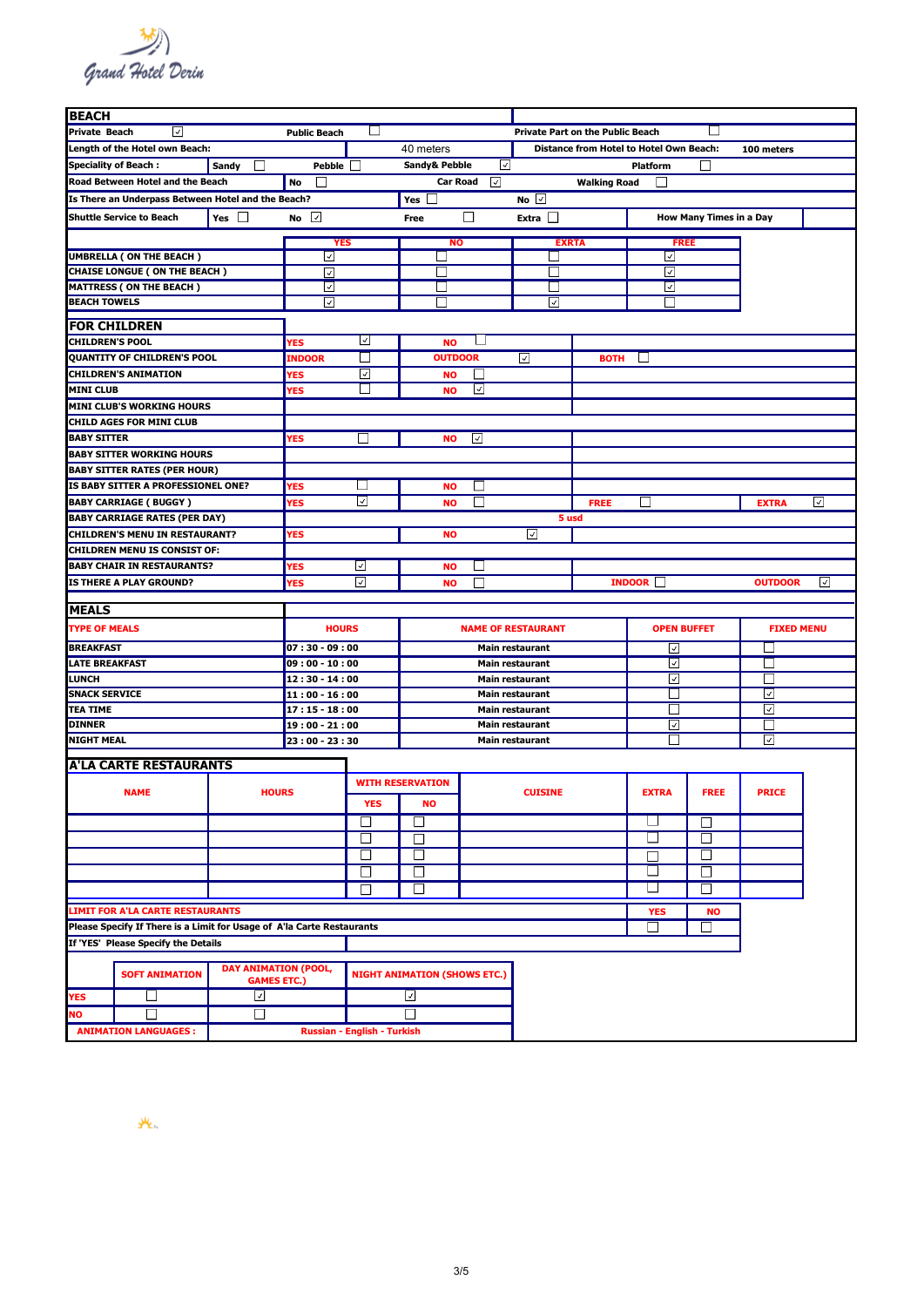Grand Hotel Derin

| <b>ACTIVITIES</b>                                                           |                          |                                             |               |                                                                   |                        |                         |                                                                                                                                             |                           |  |  |
|-----------------------------------------------------------------------------|--------------------------|---------------------------------------------|---------------|-------------------------------------------------------------------|------------------------|-------------------------|---------------------------------------------------------------------------------------------------------------------------------------------|---------------------------|--|--|
| <b>ACTIVITY NAME</b>                                                        |                          |                                             |               | <b>FREE</b>                                                       | <b>EXTRA</b>           | <b>NO</b>               |                                                                                                                                             | <b>NOTE</b>               |  |  |
| <b>FITNESS CENTER</b>                                                       |                          |                                             |               | ☑                                                                 | $\Box$                 | $\mathsf{L}$            |                                                                                                                                             |                           |  |  |
| <b>SAUNA</b>                                                                |                          |                                             |               | П                                                                 | ☑                      | П                       |                                                                                                                                             |                           |  |  |
| <b>TURKISH BATH</b>                                                         |                          |                                             |               | $\vert \ \ \vert$                                                 | ⊡                      | $\Box$                  |                                                                                                                                             |                           |  |  |
| <b>MASSAGE</b>                                                              |                          |                                             |               | ⊔                                                                 | ☑                      | ப                       |                                                                                                                                             |                           |  |  |
| <b>SOLARIUM</b>                                                             |                          |                                             |               | $\Box$                                                            | □                      | ⊡                       |                                                                                                                                             |                           |  |  |
| <b>JACUZZI</b>                                                              |                          |                                             |               | $\vert \ \ \vert$                                                 | П                      | ⊡                       |                                                                                                                                             |                           |  |  |
| <b>TABLE TENNIS</b>                                                         |                          |                                             |               | ☑                                                                 | □                      | П                       |                                                                                                                                             |                           |  |  |
| <b>BADMINTON</b>                                                            |                          |                                             |               | ☑                                                                 | $\mathsf{L}$           |                         |                                                                                                                                             |                           |  |  |
| <b>SQUASH</b>                                                               |                          |                                             |               | П                                                                 | $\perp$                | ⊡                       |                                                                                                                                             |                           |  |  |
| <b>AIR-HOCKEY</b>                                                           |                          |                                             |               | П                                                                 |                        | ⊡                       |                                                                                                                                             |                           |  |  |
| <b>BOWLING</b>                                                              |                          |                                             |               | $\mathsf{L}$                                                      | $\Box$                 | $ \mathcal{A} $         |                                                                                                                                             |                           |  |  |
| <b>BASKETBALL</b>                                                           |                          |                                             |               |                                                                   |                        | ⊡                       |                                                                                                                                             |                           |  |  |
| <b>VOLLEYBALL</b>                                                           |                          |                                             |               | $\vert \ \ \vert$                                                 | $\Box$                 | ⊻                       |                                                                                                                                             |                           |  |  |
| <b>BEACH VOLLEY</b>                                                         |                          |                                             |               | ⊔                                                                 | ⊔                      | ☑                       |                                                                                                                                             |                           |  |  |
| MINI FOOTBALL FIELD                                                         |                          |                                             |               | $\Box$                                                            | ⊔                      | ☑                       |                                                                                                                                             |                           |  |  |
| <b>STANDARD FOOTBALL FIELD</b>                                              |                          |                                             |               | П                                                                 |                        | ☑                       |                                                                                                                                             |                           |  |  |
|                                                                             |                          |                                             |               |                                                                   |                        |                         |                                                                                                                                             |                           |  |  |
| WATER SKI (PLEASE SPECIFY IF THE LICENSE IS OBLIGATORY)                     |                          |                                             |               | □                                                                 | $\Box$                 | ⊡                       |                                                                                                                                             |                           |  |  |
| SURF (PLEASE SPECIFY IF THE LICENSE IS OBLIGATORY)                          |                          |                                             |               | □                                                                 | □                      | ⊡                       |                                                                                                                                             |                           |  |  |
| PARACHUTE (PLEASE SPECIFY IF THE LICENSE IS OBLIGATORY)                     |                          |                                             |               | П                                                                 | П                      | ाज                      |                                                                                                                                             |                           |  |  |
| <b>CANOE</b>                                                                |                          |                                             |               | $\vert \ \ \vert$                                                 | □                      | $\overline{\checkmark}$ |                                                                                                                                             |                           |  |  |
| <b>DIVING CLUB</b>                                                          |                          |                                             |               |                                                                   |                        | ⊻                       |                                                                                                                                             |                           |  |  |
| <b>WATER BIKE</b>                                                           |                          | $\vert \ \ \vert$                           | ⊔             | ☑                                                                 |                        |                         |                                                                                                                                             |                           |  |  |
| <b>DISCO</b>                                                                |                          |                                             |               | ⊡                                                                 | ⊔                      |                         | <b>Drinks Free</b><br>- 1                                                                                                                   | ☑<br><b>Entrance Free</b> |  |  |
| <b>AEROBICS</b>                                                             |                          |                                             |               | ⊡                                                                 | $\perp$                | $\Box$                  |                                                                                                                                             |                           |  |  |
| <b>CHESS</b>                                                                | ⊡                        |                                             |               |                                                                   |                        |                         |                                                                                                                                             |                           |  |  |
| <b>MINI GOLF</b>                                                            | П                        | $\mathbf{L}$                                | ⊡             |                                                                   |                        |                         |                                                                                                                                             |                           |  |  |
| <b>GOLF</b>                                                                 |                          |                                             | ⊡             |                                                                   |                        |                         |                                                                                                                                             |                           |  |  |
| <b>DARTS</b>                                                                | $\overline{\mathcal{S}}$ | $\Box$                                      | $\Box$        |                                                                   |                        |                         |                                                                                                                                             |                           |  |  |
| <b>BILLIARDS</b>                                                            |                          | ☑                                           |               |                                                                   |                        |                         |                                                                                                                                             |                           |  |  |
| <b>CINEMA</b>                                                               |                          |                                             |               | ⊔                                                                 | $\Box$                 | ⊻                       |                                                                                                                                             |                           |  |  |
| <b>HORSE RIDING</b>                                                         | П                        |                                             | ⊡             |                                                                   |                        |                         |                                                                                                                                             |                           |  |  |
| OTHER ACTIVITIES (PLEASE SPECIFY IF FREE OR EKSTRA)                         |                          |                                             |               |                                                                   |                        |                         |                                                                                                                                             |                           |  |  |
|                                                                             |                          |                                             |               |                                                                   |                        |                         |                                                                                                                                             |                           |  |  |
| <b>F&amp;B SERVICES</b>                                                     |                          |                                             |               |                                                                   |                        |                         |                                                                                                                                             |                           |  |  |
| <b>ROOM SERVICE:</b>                                                        | <b>YES</b>               | <b>NO</b>                                   | ⊻             |                                                                   | <b>FREE</b>            |                         | <b>EXTRA</b>                                                                                                                                |                           |  |  |
| <b>ROOM SERVICE HOURS:</b>                                                  |                          |                                             |               |                                                                   |                        |                         |                                                                                                                                             |                           |  |  |
| <b>ROOM SERVICE MENU:</b><br><b>FRESH ORANGE JUICE :</b>                    |                          |                                             | ⊥⊻            | $\mathsf{L}$                                                      |                        |                         |                                                                                                                                             |                           |  |  |
| ICE CREAM ON SPECIFIC HOURS                                                 | FREE $\Box$              | <b>EXTRA</b><br>FREE $\Box$ Extra $\Box$ No |               | <b>FREE ONLY ON BREAKFAST</b><br>NO<br>☑<br><b>SERVICE HOURS;</b> |                        |                         |                                                                                                                                             |                           |  |  |
| <b>HONEYMOON SETUP (If it is free)</b>                                      |                          |                                             |               | Special fruit pocket and wine serving to the room                 |                        |                         |                                                                                                                                             |                           |  |  |
| <b>BIRTHDAY SETUP (If it is free)</b>                                       |                          |                                             |               |                                                                   |                        |                         | Birthday Cream - cake on guest request.                                                                                                     |                           |  |  |
|                                                                             |                          |                                             |               |                                                                   |                        |                         |                                                                                                                                             |                           |  |  |
|                                                                             |                          |                                             |               |                                                                   | <b>BARS</b>            |                         |                                                                                                                                             |                           |  |  |
| <b>BAR NAME</b>                                                             | <b>HOURS</b>             | <b>SELF</b><br><b>SERVISE</b>               | <b>ORDER</b>  |                                                                   |                        |                         | <b>DRINKS</b>                                                                                                                               |                           |  |  |
| Pool Bar                                                                    | 10:00-22:00              | ⊻                                           | ⊔             |                                                                   |                        |                         | Beer, Vodka, Gin, Red Wine, White Wine, Turkish Raki, Coke, Fanta, Sprite                                                                   |                           |  |  |
|                                                                             |                          | $\sqrt{}$                                   | $\mathsf{I}$  |                                                                   |                        |                         | , Tonic, Lemon, Fruit Juice, Mineral Wather, Tea, Coffe, Water<br>Coke, Fanta, Sprite,                                                      |                           |  |  |
| <b>Service Bar</b>                                                          | 07:30-21:00              | ⊡                                           |               |                                                                   |                        |                         | , Tonic, Lemon, Fruit Juice, Mineral Wather, Tea, Coffe, Water                                                                              |                           |  |  |
| Disco Bar                                                                   | 22:00-24:00              |                                             | ⊡             |                                                                   |                        |                         | Beer, Vodka, Gin, Red Wine, White Wine, Turkish Raki, Coke, Fanta, Sprite<br>, Tonic, Lemon, Fruit Juice, Mineral Wather, Tea, Coffe, Water |                           |  |  |
|                                                                             |                          |                                             |               |                                                                   |                        |                         |                                                                                                                                             |                           |  |  |
|                                                                             |                          | - 1                                         | $\mathcal{L}$ |                                                                   |                        |                         |                                                                                                                                             |                           |  |  |
|                                                                             |                          |                                             |               |                                                                   | <b>F&amp;B CONCEPT</b> |                         |                                                                                                                                             |                           |  |  |
| The Concept is Valid Between the Following Hours:                           |                          |                                             |               |                                                                   |                        |                         | $10:00 - 22:00$                                                                                                                             |                           |  |  |
| Please Specify Local Drinks which are Included to the Concept:              |                          |                                             |               |                                                                   |                        |                         | Beer, Vodka, Gin, Red Wine, White Wine, Turkish Raki                                                                                        |                           |  |  |
| Please Specify Import Drinks which are Included to the Concept:             |                          |                                             |               |                                                                   |                        |                         |                                                                                                                                             |                           |  |  |
| Is Mini Bar Included to the Concept?                                        |                          |                                             |               |                                                                   |                        |                         | yes                                                                                                                                         |                           |  |  |
| If YES, Please Specify the Content of Mini Bar                              |                          |                                             |               |                                                                   |                        |                         | 1,5 It water only checkin                                                                                                                   |                           |  |  |
| How Often is Mini Bar Refilled?                                             |                          |                                             |               |                                                                   |                        |                         | 1,5 It water only checkin                                                                                                                   |                           |  |  |
| Please Specify the Drinks/ Food Which are not Included into the<br>Concept: |                          |                                             |               | Whisky, Martini, Campari,Beylis,Import Vodka, Import Gin.         |                        |                         |                                                                                                                                             |                           |  |  |